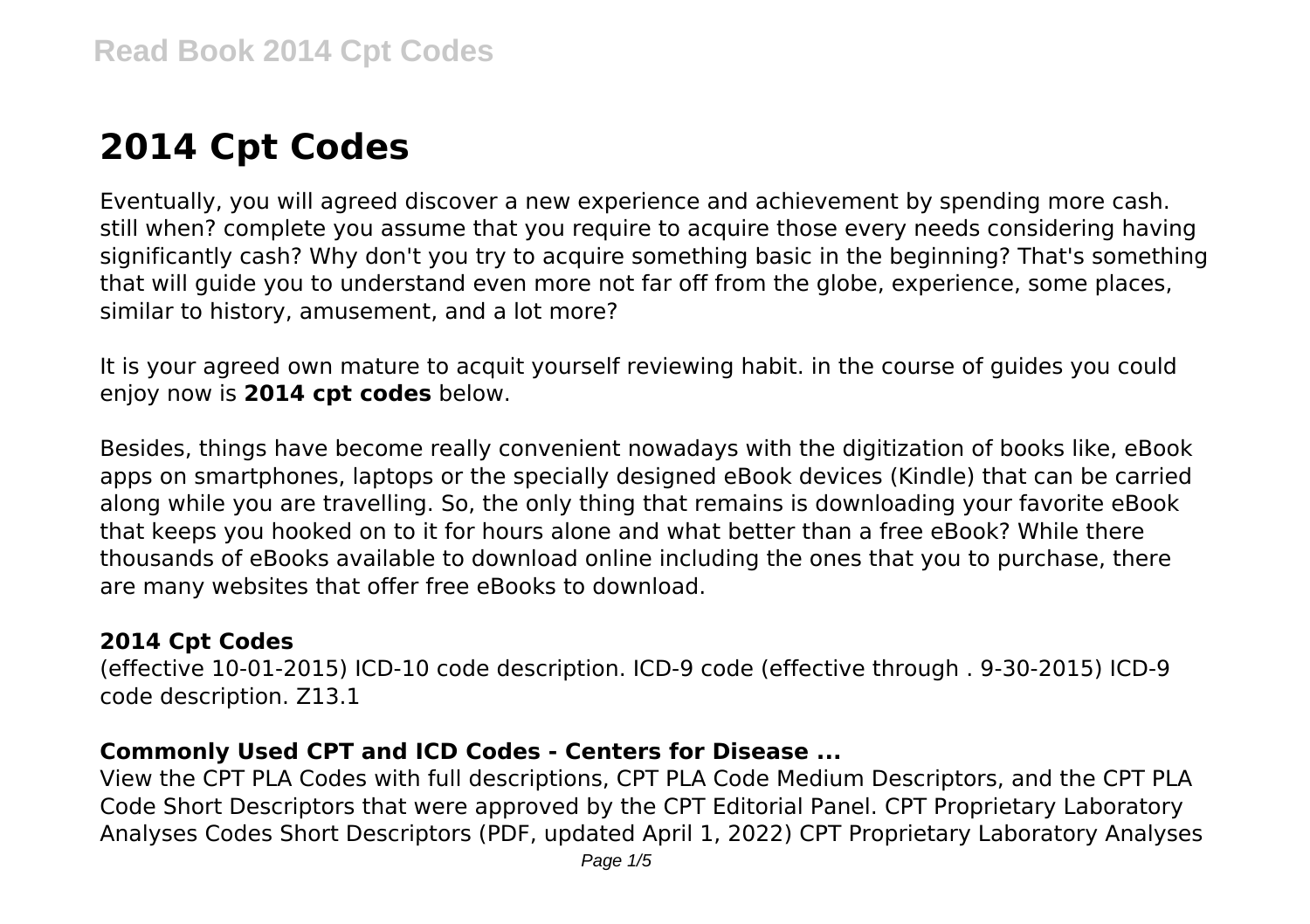Codes Medium Descriptors (PDF, updated April 1, 2022)

#### **CPT® PLA Codes | American Medical Association**

CPT CODES for MRI SCANS Murray Center 5323 South Woodrow Street Murray, UT 84107 / Suite 100 P (801) 713-0600 F (801) 713-0601 Ogden Center 1486 East Skyline Drive So. Ogden, UT 84405 / Suite 100 P (801) 475-4552 F (801) 475-4578 MountainMedical.com. Title: CptCodes\_MB03.pdf Author: maryc Created Date: 12/4/2014 10:59:34 AM ...

#### **CPT CODES for MRI SCANS - Mountain Medical**

List of codes effective January 1, 2015, published November 13, 2014 (79 FR 67972) [ZIP, 54KB] List of codes effective January 1, 2014, published December 10, 2013 (78 FR 74791) [ZIP, 54KB] List of codes effective January 1, 2013, published November 16, 2012 (77 FR 69334) [ZIP, 54KB]

## **List of CPT/HCPCS Codes | CMS**

• Revision to code 0229U and addition of 9 codes (0323U –0331U) accepted by the CPT Editorial Panel. • Deletion of laboratory name for code 0166U accepted by the CPT Editorial Panel. • Addition of a hyphen between "patient" and "specific" in the long descriptor for code 0306U which was

# **CPT Proprietary Laboratory Analyses Codes Long Descriptors**

2014 Medicare Risk Adjustment Eligible CPT/HCPCS Codes (ZIP) Home A federal government website managed and paid for by the U.S. Centers for Medicare & Medicaid Services. 7500 Security Boulevard, Baltimore, MD 21244

# **Medicare Risk Adjustment Eligible CPT/HCPCS Codes | CMS**

A CPT Editorial Panel meets three times a year to address any issues with emerging technology or other procedural concerns. These codes were implemented on July 1, 2014, and are continually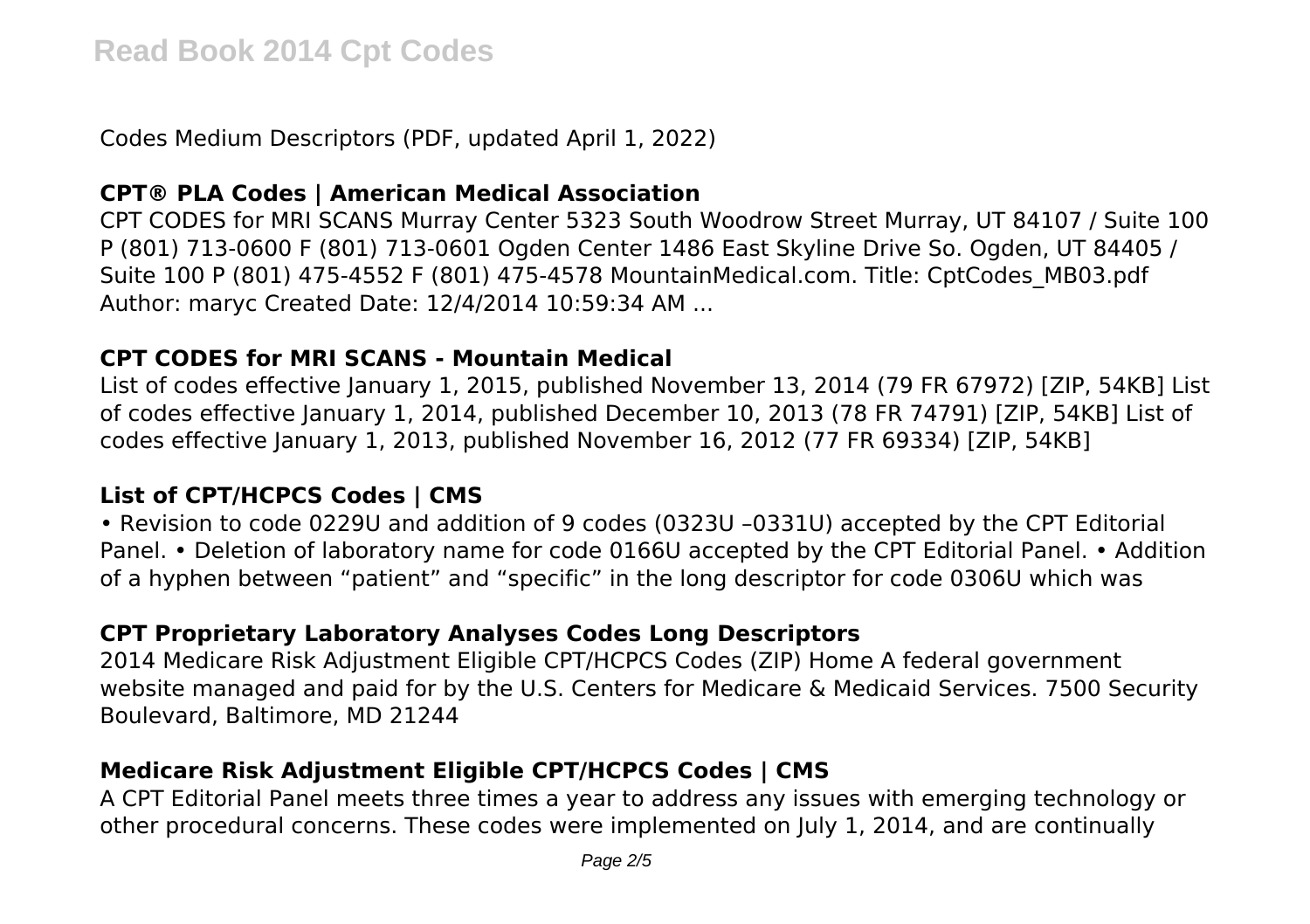being reviewed and updated. Here we will specifically discuss CPT III tracking codes 0359-0374T . CPT codes for applied behavior analysis work as a tiered ...

#### **ABA Therapy Billing and CPT Codes | CodeMetro**

CPT Code 99214 is a level four code that can be used only for an established patient, whether the visit is conducted in the office or in an outpatient atmosphere. Therefore, it is no surprise that CPT Code 99214 is used the most frequently for this form of visit. It offers higher revenue/reimbursement than some similar CPT codes, including CPT ...

#### **CPT Codes 99213 and 99214: Behavioral Assessment Billing ...**

CPT Codes and Fees. TABLE OF CONTENTS. CPT Codes and Fees. Effective January 1, 2014: Surgery: Assistant Surgery Guide: Radiology: Pathology and Laboratory: Evaluation & Management, Medicine, Physical Therapy: Commission Assigned Codes: N.C. Industrial Commission Assigned Codes: Assistant Surgery Guide\*

## **CPT Codes and Fees: Assistant Surgery Guide**

The technical codes are the set-up code on day 1 (95700), and 5 units of (95716). Those physician and technical video-EEG CPT codes (95720 and 95716) are used once each day for the 5 days of the EMU stay. Conclusion. Implementation of the new codes, which differ substantially from existing codes, will require adjustments by all users.

# **The New CPT Codes for Video-EEG - Practical Neurology**

The Current Procedural Terminology ... Combat the #1 denial reason - mismatched CPT-ICD-9 codes - with top Medicare carrier and private payer accepted diagnoses for the chosen CPT® code. ... In accordance with Protecting Access to Medicare Act of 2014 PAMA and to promote patient safety and public health the Centers for Medicare 38 Medicaid ...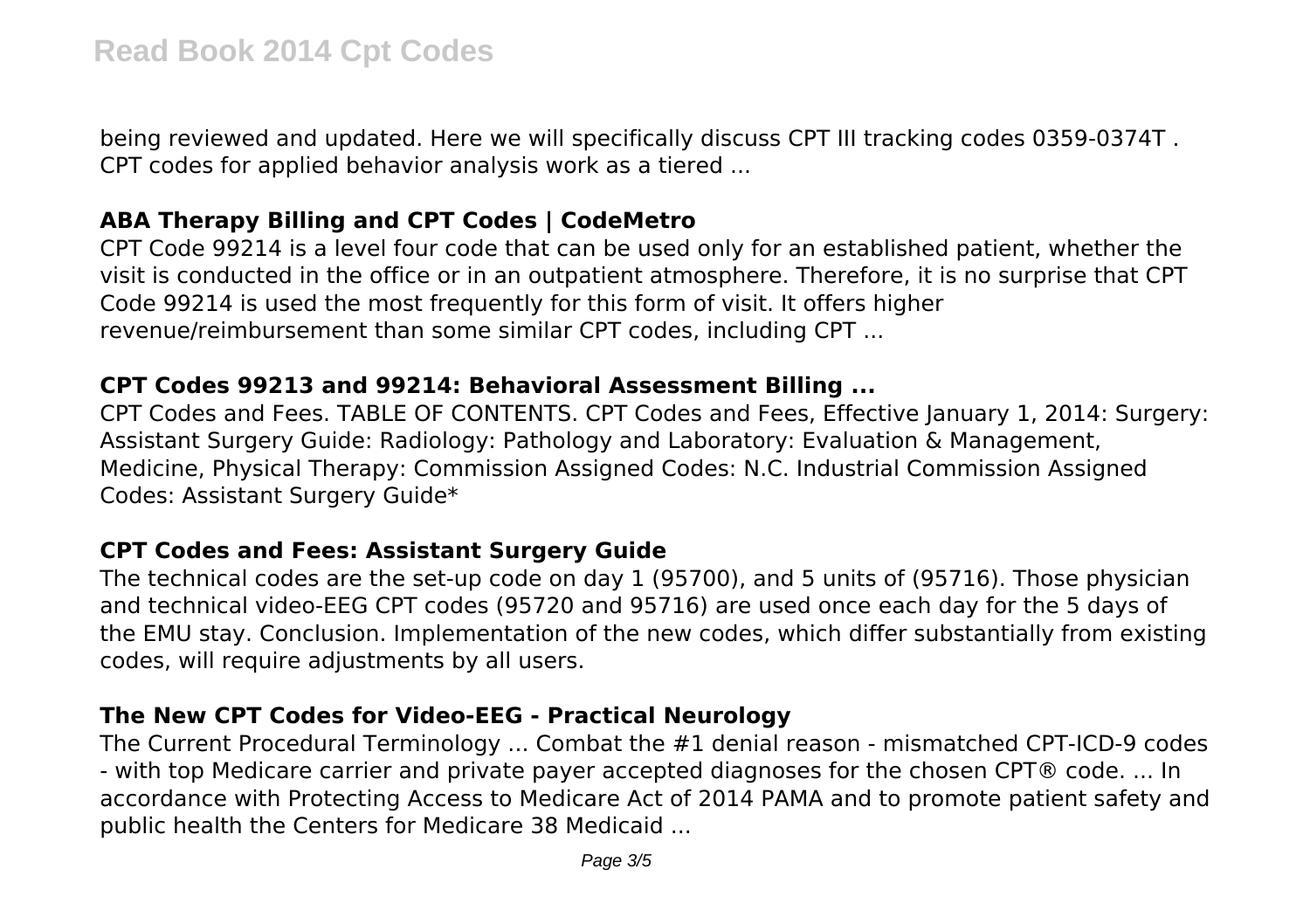#### **CPT® Code 72125 - AAPC**

The main CPT Codes that are used for RPM are 99453, 99454, 99457, 99458. RPM CPT Code. The Centers for Medicare & Medicaid Services (CMS) have established CPT codes for remote patient monitoring (RPM). RPM tracks patient vitals outside of the healthcare setting to allow providers to intervene and improve health outcomes. RPM CPT Code: 99453

#### **RPM Billing Explained: Billing for CPT Codes 99453, 99454 ...**

To purchase CPT Professional, CPT Changes or any of the AMA's other popular titles for 2021 and beyond, please click the link below. Thank you! Go to New Storefront. 2022 titles now available on Amazon. Preorder today! CPT® 2022 Professional Edition Spiralbound.

#### **AMA Store - American Medical Association**

The CPT codes for the following new tests must have the modifier QW (CLIA-waived test) to be recognized as a waived test. However, the tests mentioned on the first page of the list attached to CR8805 (i.e., CPT codes: 81002, 81025, 82270, 82272, 82962, 83026, 84830, 85013, and 85651) do not require a QW modifier to be recognized as a waived test.

#### **QW modifier- List of CPT which Required - Medical billing ...**

When choosing codes to report, keep in mind that the CPT code numbers for excisional debridement are out of sequence. The codes are reported in descending order of total RVU. For the clinical scenario in the question, the subcutaneous debridement on the right and left thighs totals 55 sq cm of wound surface area and is reported with 11042 for ...

## **Frequently asked questions about CPT coding | The Bulletin**

It is often challenging to assign a correct Current Procedural Terminology (CPT)\* code to unusual